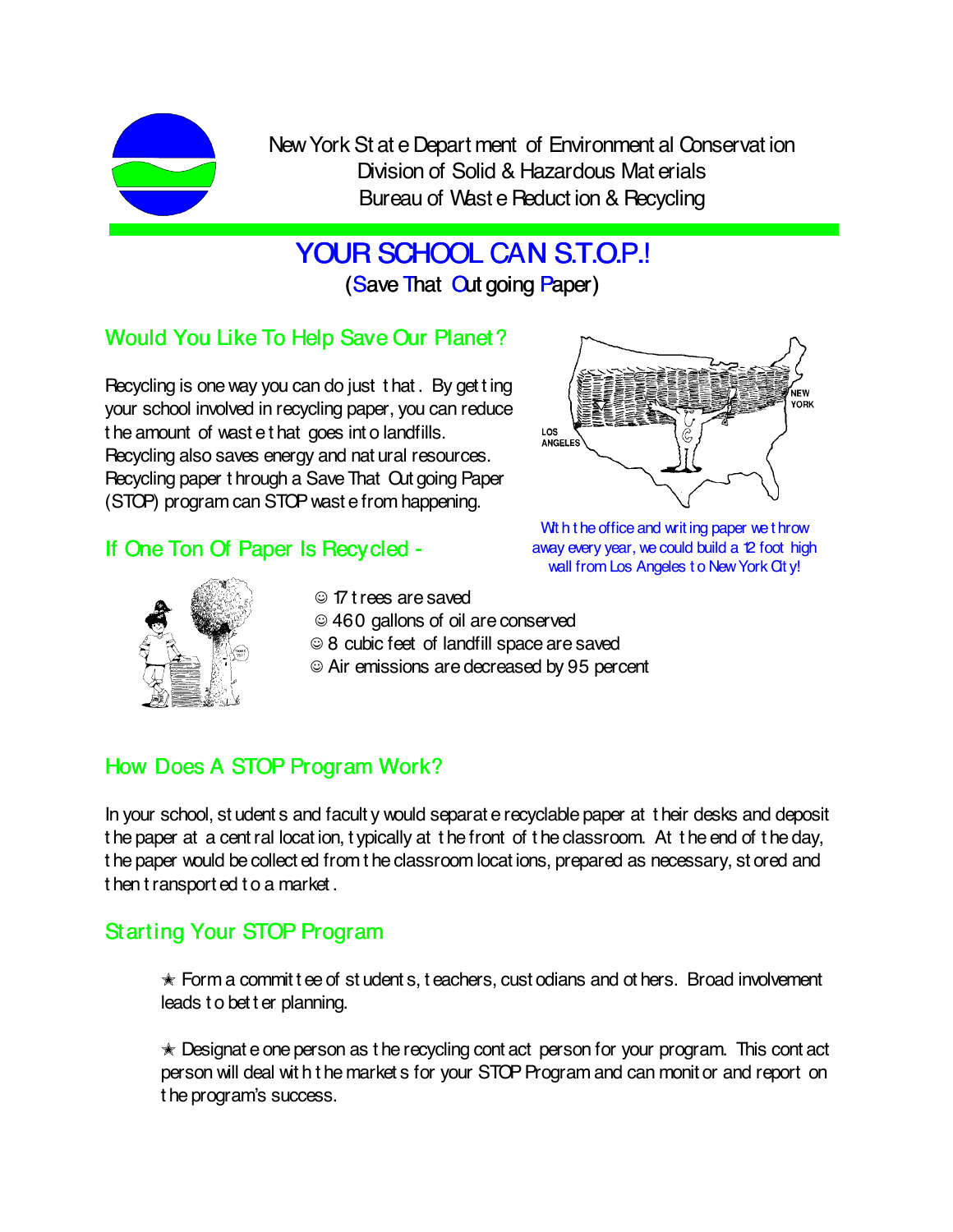$\star$  Locat e a market t hat will t ake your paper. Cont act your local recycling coordinat or for help. If you are not sure who t hat person is, cont act t he us, t he New York St at e Depart ment of Environment al Conservat ion, at (518) 457-7337.

 $\star$  Have a design contest to promote participation in your STOP program. The winning post er or logo can be displayed on all STOP collect ion boxes. Placing t he post er or logo on every STOP box will help avoid confusion and ensure t hat garbage will not get mixed in and cont aminat e t he paper t o be recycled.



 $*$  Chose a cent ral locat ion t o st ore t he collect ed paper. Don't forget the copy machine room. Be sure to

check wit h your local code enforcement office t o be sure you are complying wit h all applicable building and fire codes.



 $\star$  Decide who will collect the paper. Try to collect on the same day every week. Program part icipat ion is dependent upon reliable and consist ent paper collect ion.

 $\star$  Cont act local newspaper and t elevision st at ions for coverage. They may be int erest ed in what you are t rying t o do.

What Types Of Paper Can Be Recycled Through **TH SIDES!** A STOP Program?

This will vary, depending on your market . It is import ant t o inform all STOP part icipant s and label all STOP boxes as t o what is/is not accept able for recycling.

## Monitoring Your STOP Program

 $\mathcal V$  Keep t rack of t he amount of paper you have recycled.

 $\mathcal V$  Keep t he school informed on t he success of your program. You can use t he numbers from *If One Ton Of Paper Is Recycled* t o let everyone know how much t hey have saved by recycling.

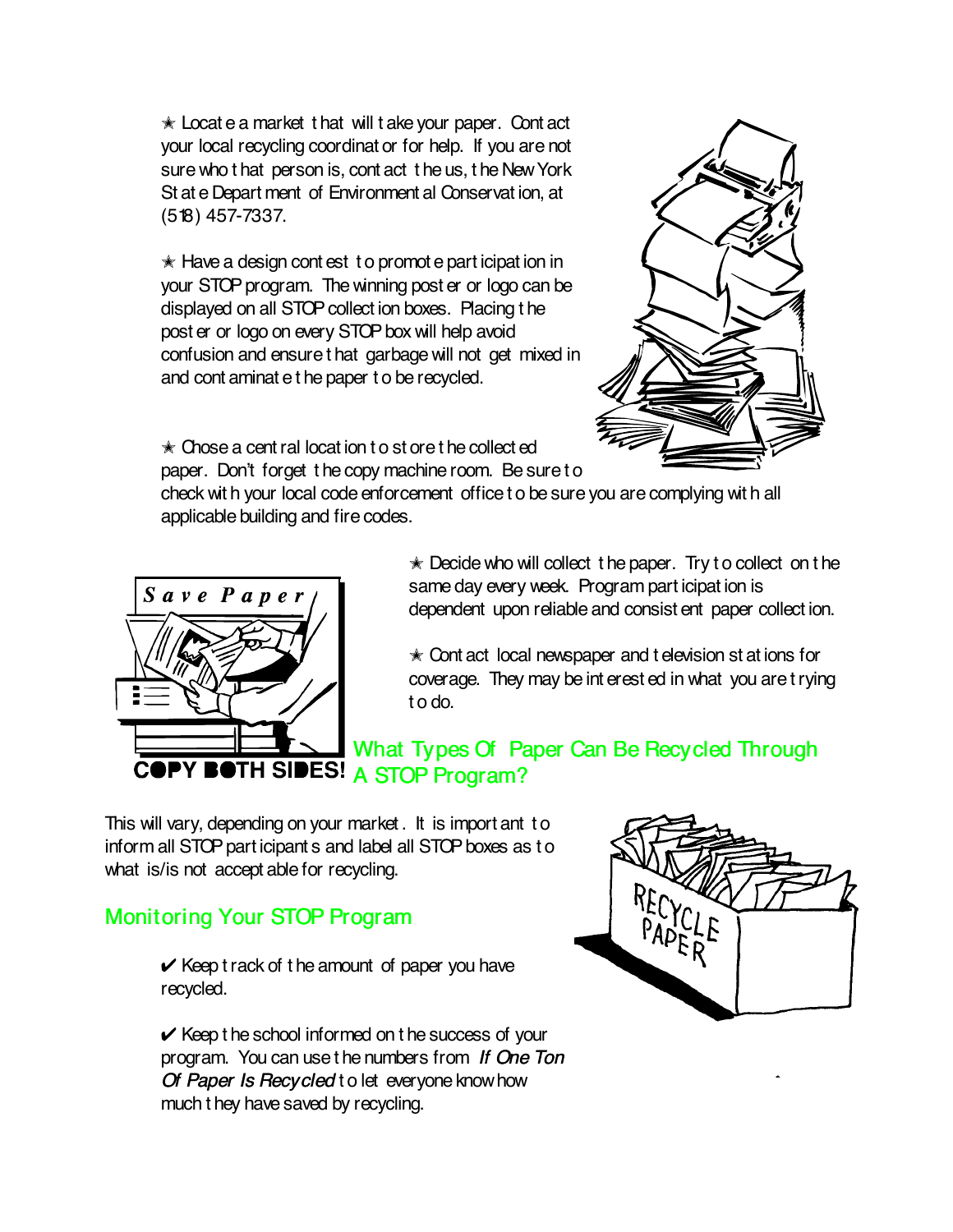$\vee$  Remember to thank the students, faculty, and cust odians for their cooperation in the STOP Program.

 $\vee$  Continual promotion of your program is crucial for success. Even after your program is off t he ground, keep reminding everyone about recycling.

## Helpful Hints

 $\&$  Use the slogan "when in doubt, throw it out!". If you are not sure if certain paper can be recycled, it is better to throw it out than to contaminate the rest of your paper,

 $\circledast$  Take a field t rip t o a paper recycling company, if t here is one nearby.

## Going Beyond Recycling...

Recycling is only one part of dealing wit h your wast es, here are some ideas t hat will help you reduce, reuse and recycle:

#### Wast e Reduct ion Ideas:

- $\star$  Double-sided copies should be made.
- $\star$  Single-space t yping should be done.

 $\star$  Copies of subscriptions should be circulated inst ead of dist ribut ing individual copies.

 $\star$  Mail sent home should go with one student per family, inst ead of each family receiving mult iple copies.



 $\star$  Mailings should be consolidat ed whenever possible.

#### Reuse Ideas:

 $\star$  Save and reuse boxes, mailing t ubes, cardboard mailers and int er-school mailing envelopes.

 $\star$  Peuse t hree-ring binders, manilla folders, pocket folders, report covers and ot her school and office supplies.

- $\star$  Reuse laser t oner cart ridges and print er ribbons.
- $\star$  The cafet eria should t ry t o use reusable t rays, dishes and silverware.

 $\star$  St aff and st udent s should bring reusable dishes, mugs, cups and ut ensils to school (t his should also be done for class part ies).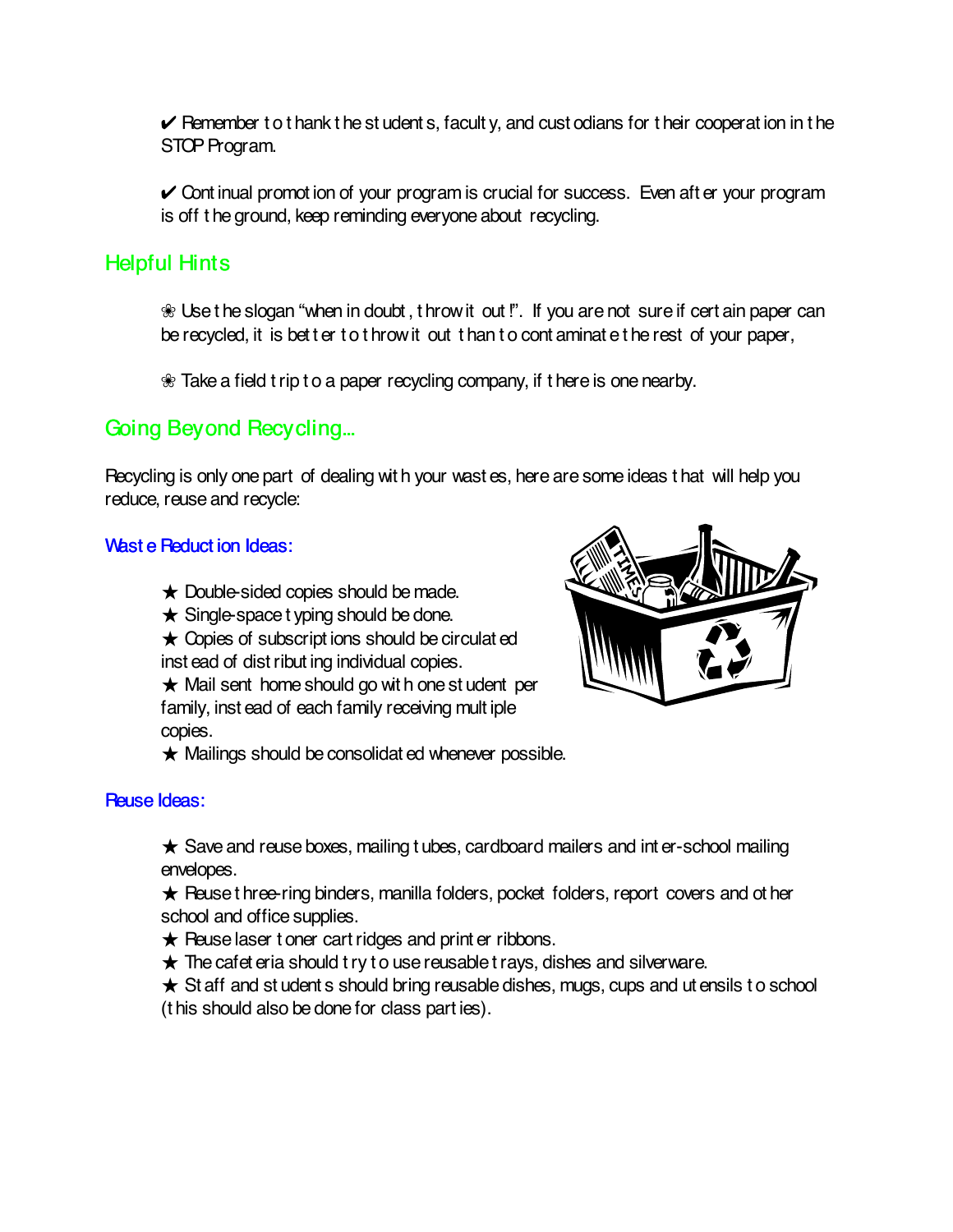#### **Recycling Ideas:**

 $\star$  All schools need to recycle what their community recycles (contact your local recycling coordinat or for informat ion and assist ance).

 $\star$  Use whit e paper, inst ead of different colors, to make your paper recycling program more market able.

 $\star$  Try compost ing your cafet eria wast es.

#### **Buy Recycled Ideas**

 $\star$  Close t he recycling loop, Ask your school administ rat or t o look int o buying recycled paper and ot her recycled product s.

For more information or a copy of our det ailed guide for a paper recycling program, *STOP Right There! There!* Cont act us at t he address below.

## We Would Like To Here From You!

Please writ e us and describe your recycling program. Let us know how you set it up, any problems you had t o overcome and how much you are recycling.

cont act : New York St at e Depart ment of Environment al Conservat ion Division of Solid & Hazardous Mat erials Bureau of Wast e Reduct ion and Recycling 625 Broadway, Albany, NY 12233-7253 (518) 402-8704

E-mail us at : dshmwrr@gw.dec.st at e.ny.us Our websit e is: ht t p://www.dec.ny.us/websit e/dshm/redrecy



 **New York State Department of Environmental Conservation GEORGE E. PATAKI,** *Governor* **ERIN M. CROTTY,** *Commissioner*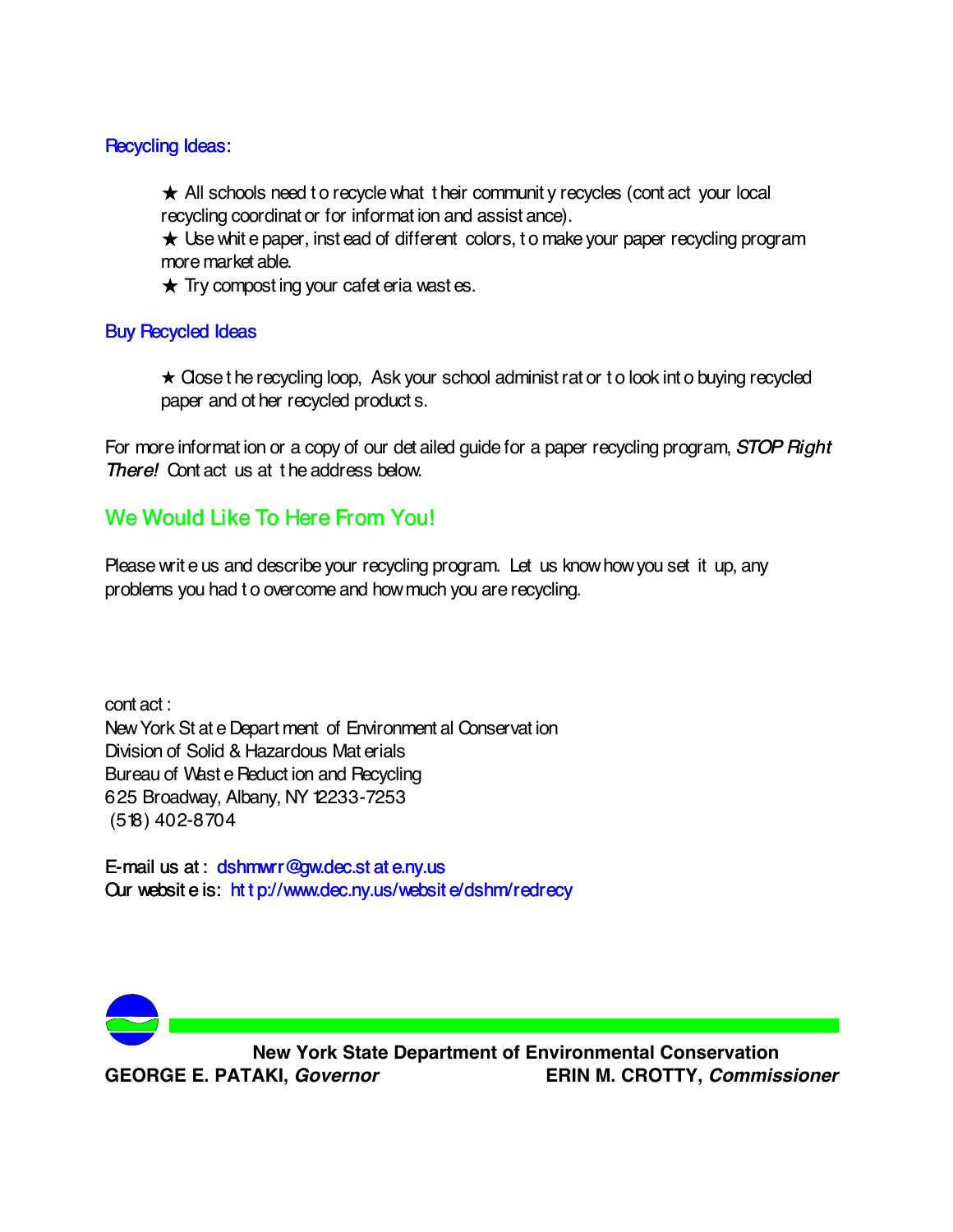

New York St at e Depart ment of Environment al Conservat ion Division of Solid & Hazardous Mat erials Bureau of Wast e Reduct ion & Recycling

# **Reuse It Or Lose It!**

## **INTRODUCTION**

Sit back and t hink about what you've t ossed in t he t rash t oday. How much of it was necessary? Could some of it have been reused or avoided alt oget her? It is est imat ed t hat each of us generat es approximat ely five pounds of garbage per day. It doesn't just disappear, and cont rary t o popular belief, very lit t le of it will degrade in a landfill.



Many of t he t hings we t hrow away could be used again or recycled int o new product s. Reducing, reusing, recycling and compost ing mat erials

reduces wast e disposal cost s and problems, conserves nat ural resources and saves valuable landfill space. Effort s to reduce and recycle wast e mat erials are very import ant and we should all part icipat e by purchasing only what we need and saving and sort ing recyclable mat erial (glass, met als, papers, plast ics, et c.) for collect ion and ult imat e use in t he making of new product s. These forms of solid wast e management will be ment ioned t hroughout t his manual as in many cases, t hey are closely relat ed t o t he primary focus of t his guide, which is **REUSE**.

**REUSE**, DEC's second solid wast e management priorit y aft er reduct ion is easy-it can t ake place ent irely in your home or in t he places you rout inely frequent . For inst ance, using a cont ainer designed t o hold sandwiches many t imes, or finding a new use for a glass jar, such as a holder of coins, are t wo good examples of reuse. Reuse also does not incur t he cost s of recycling in energy and dollars.



Many of our landfills are reaching full capacit y or closing, and all component s of our environment , air, wat er, as well as open spaces are increasingly t hreat ened. We're all coming t o realize t hat we can no longer afford for out of sight t o mean out of mind. The t ime is right for us all t o alt er wast eful at t it udes and lifest yles. Act ually, wit h minimal effort , we can all help t o solve our current solid wast e disposal problems. St art by reusing wast e as much as possible. Each t ime you reuse a product , a new one does not have t o be manufact ured and ult imat ely disposed of.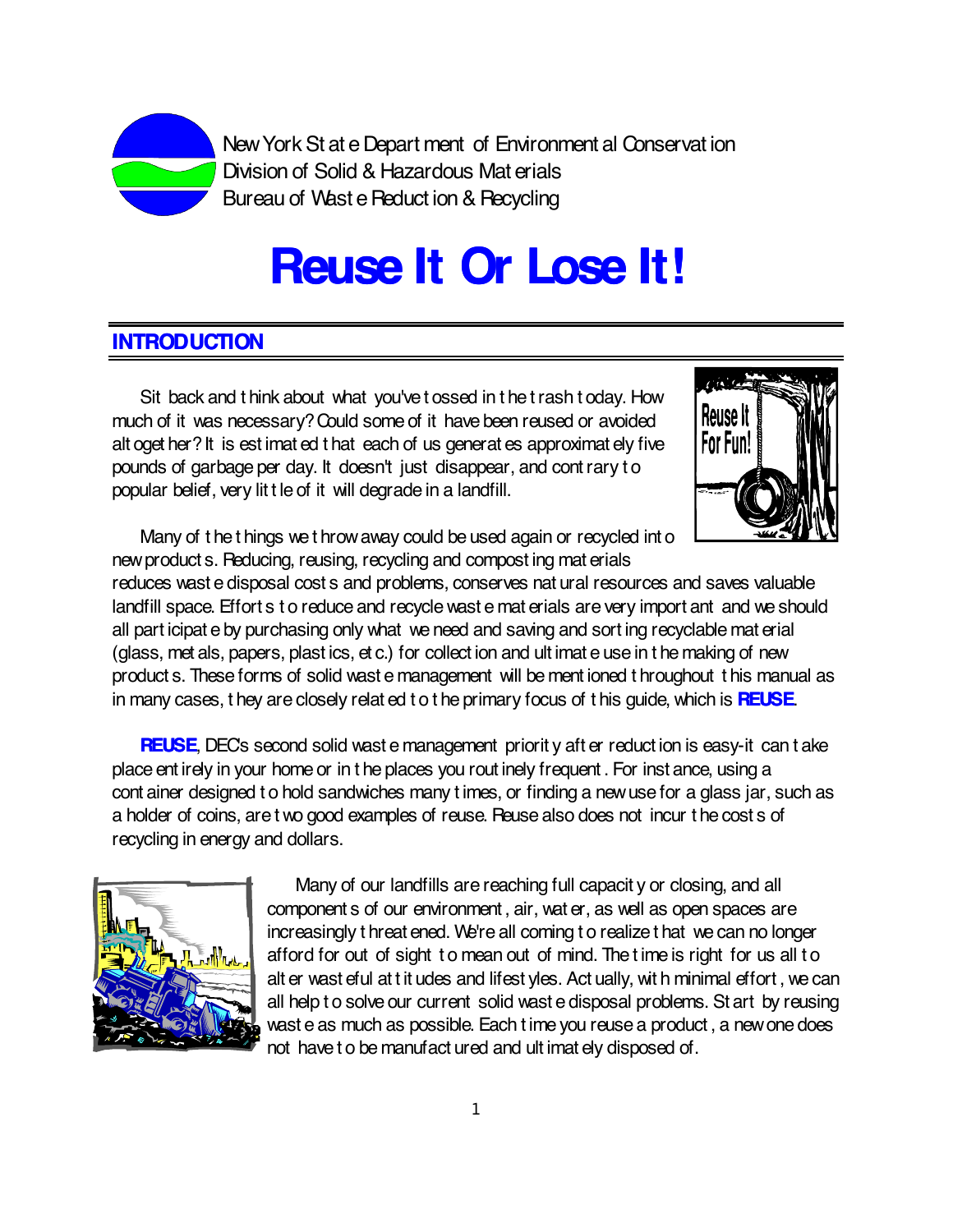#### **LET'S GET STARTED...**

The easiest way t o reuse mat erials t hat would ot herwise go int o t he t rash is t o keep and reuse t hem for t heir original purposes. Here are some suggest ions:

**(** Seek out a st ore t hat uses refillable milk cont ainers.

**(** Repair broken or worn it ems such as appliances, mend shoes, reupholst er furnit ure and pat ch clot hing.

**(** Give your unwant ed possessions away. Even if you no longer have use for mat erials, someone else probably does. Communit y cent ers, church and civic organizat ions, day care facilit ies as well as friends and neighbors are all



possible recipient s. What you give away can range from books and eyeglasses t o old furnit ure and broken but repairable appliances. Magazines are great ly appreciat ed in doct ors' offices,



nursing homes or anywhere t hat people might appreciat e a lit t le light reading. Give children's clot hes and t oys t o families wit h younger children or look for places where possible recipient s may be found. Post a not e on t he local supermarket bullet in board offering free goods or consider a children's hospit al, homeless shelt ers and t he Salvat ion Army.

**(** When you've det ermined t hat t he it em can't possibly be reused for it s original purpose (don't be hast y t o jump t o t his conclusion!), use a bit of imaginat ion. You will soon find t hat much of what you previously considered t rash is a valuable resource.

#### **IN THE HOME**

When most of us t hink of where t he largest port ion of our household solid wast e accumulat es, we t hink of t he kit chen. Alt hough t his may be t rue, t he kit chen is also a great place t o put your reusables t o work. Here's a list of only a few of t he many possibilit ies.

Don't t hrow away useable food. Use old bread for crout ons, crumbs, st uffing or French t oast . Grat e old cheese t o sprinkle as t opping. Use ot her left overs in st ir fries, st ews, soups, meat loaves and omelet s. Try having a left over pot luck dinner wit h a few friends. Remember your grandparent s' at t it ude of *waste not, want not*, t hey knew what t hey were doing all along!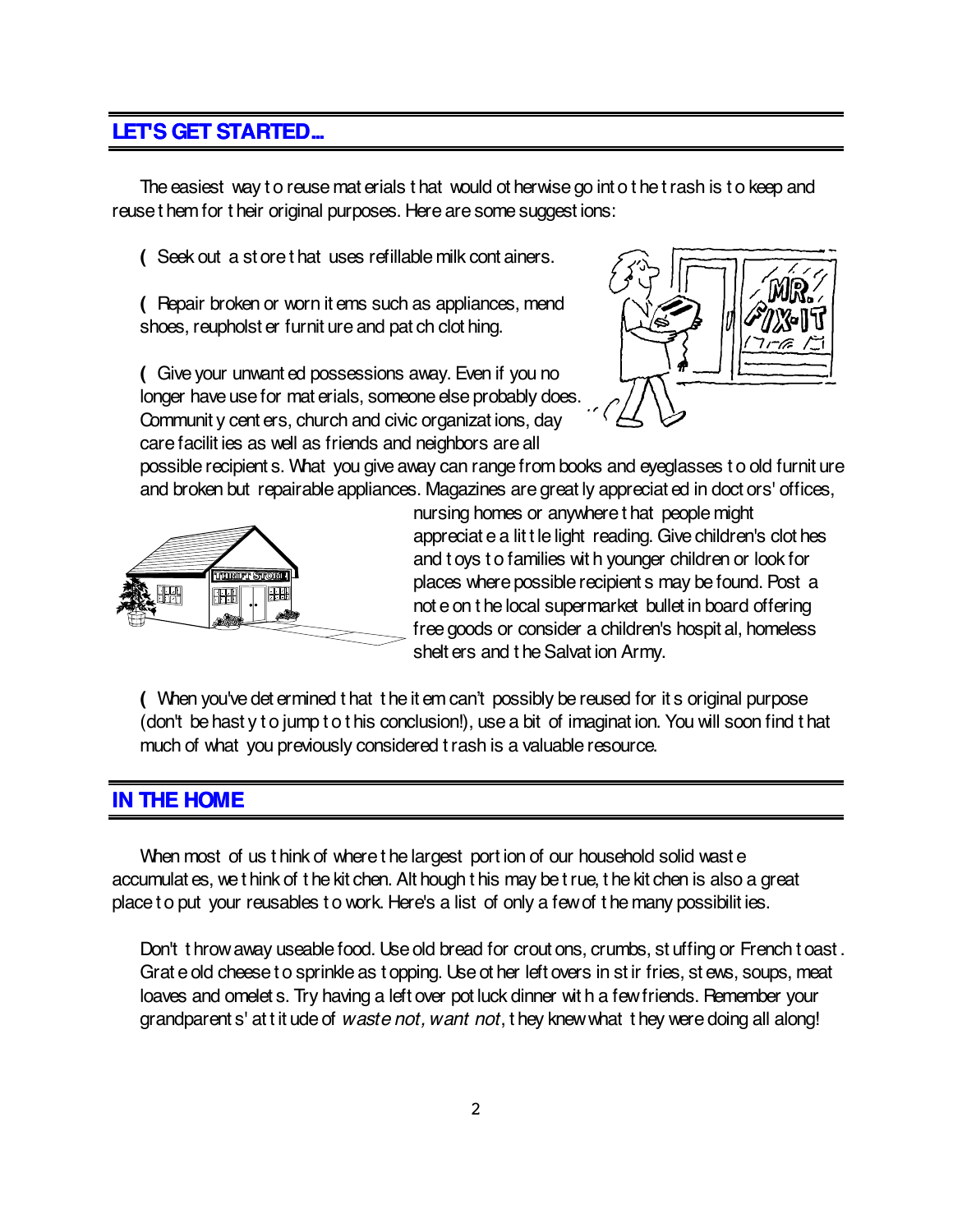Make sure t o use a product complet ely. For example, st ore cat sup and sauces upside down when almost empty to get the last drops out of the bottom or add warm water to the bot t le, shake and st ir int o t he same dishes ment ioned above.



Use old pot s and pans for baking t rays, mixing bowls or pet dishes.

Anot her pant y hose idea is t o hang pot at oes or onions inside t hem. This will allow air t o circulat e so fewer will spoil.

Put plast ic lids under greasy bot t les and coffee cans t o prevent shelf st aining. Many plast ic lids are also a perfect size to cover the cut half of a grapefruit and keep it fresh.

Buy reusable mesh coffee filt ers rat her t han disposable paper filt ers.



Seal packages of dry goods such as pot at o chips wit h old clot hespins.

Bring home your purchases in reusable bags.

Keep a sponge and t owel near your roll of paper t owels or put paper t owels out of easy reach t o insure t hat you only use paper t owels as a last resort .

Use empt y pot at o chip bags t o shake pieces of meat or fish in flour or bread crumbs.

Use plat es from frozen dinners for picnics or as dishes not t o be ret urned, such as t hose given t o neighbors or a bake sale. Try st oring your own frozen dinner using left overs.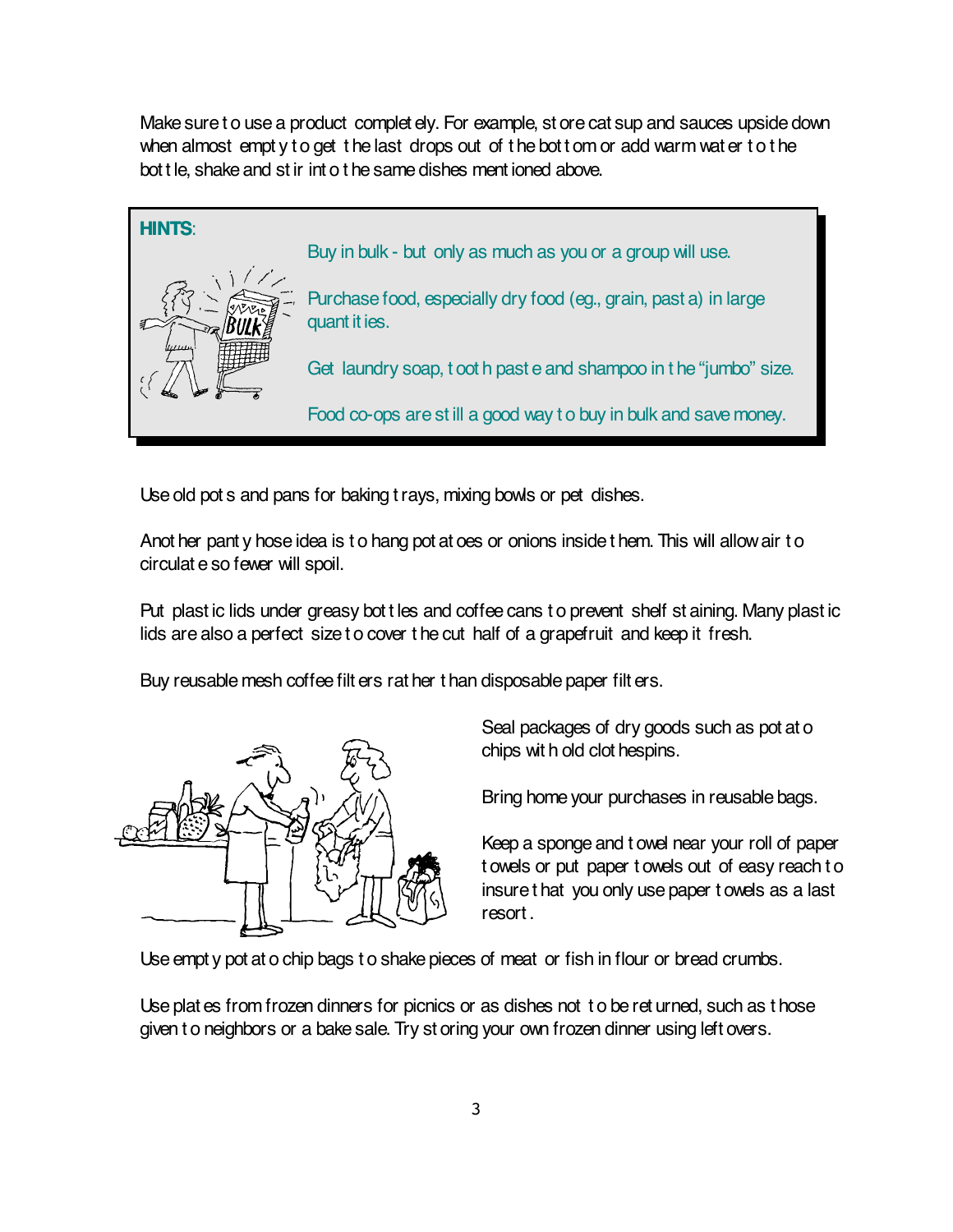Use yogurt , dip, and cream cheese cont ainers t o st ore individual port ions of gelat in or pudding in t he refrigerat or for snacks or in a lunch pack. Cookies and chips won't get crushed in t hese cont ainers eit her.

Reuse squeeze bot t les formerly cont aining edibles, (no cleaning product s, et c., please!) as bast ers, creamers or for a lemon sprit z in t ea.

Buy refillable cont ainers where t hey're offered and if not , t ell your local st ore manager you'd prefer t hem.

Save margarine and similar t ubs for kit chen st orage needs. They are durable, versat ile, t hey save you money and are just as pract ical as t he plast ic st orage cont ainers sold in st ores. (But don't microwave in t hese cont ainers unless t he plast ic says "microwavable safe").



Don't limit what you st ore to just food. Former food holders can be used for st oring but tons, sewing t ools and screws. Use your imaginat ion!

## **A FEW MORE TIPS AROUND THE HOUSE**

Don't be lulled int o a false sense of securit y when you see t he word "degradable." Remember t hat much solid wast e ends up in a landfill where air, sunlight or microorganisms. needed t o break down mat erials may be absent . Do all t hat you can t o keep t rash out of landfills for as long as possible. Whenever possible, buy product s t hat have refillable cont ainers.

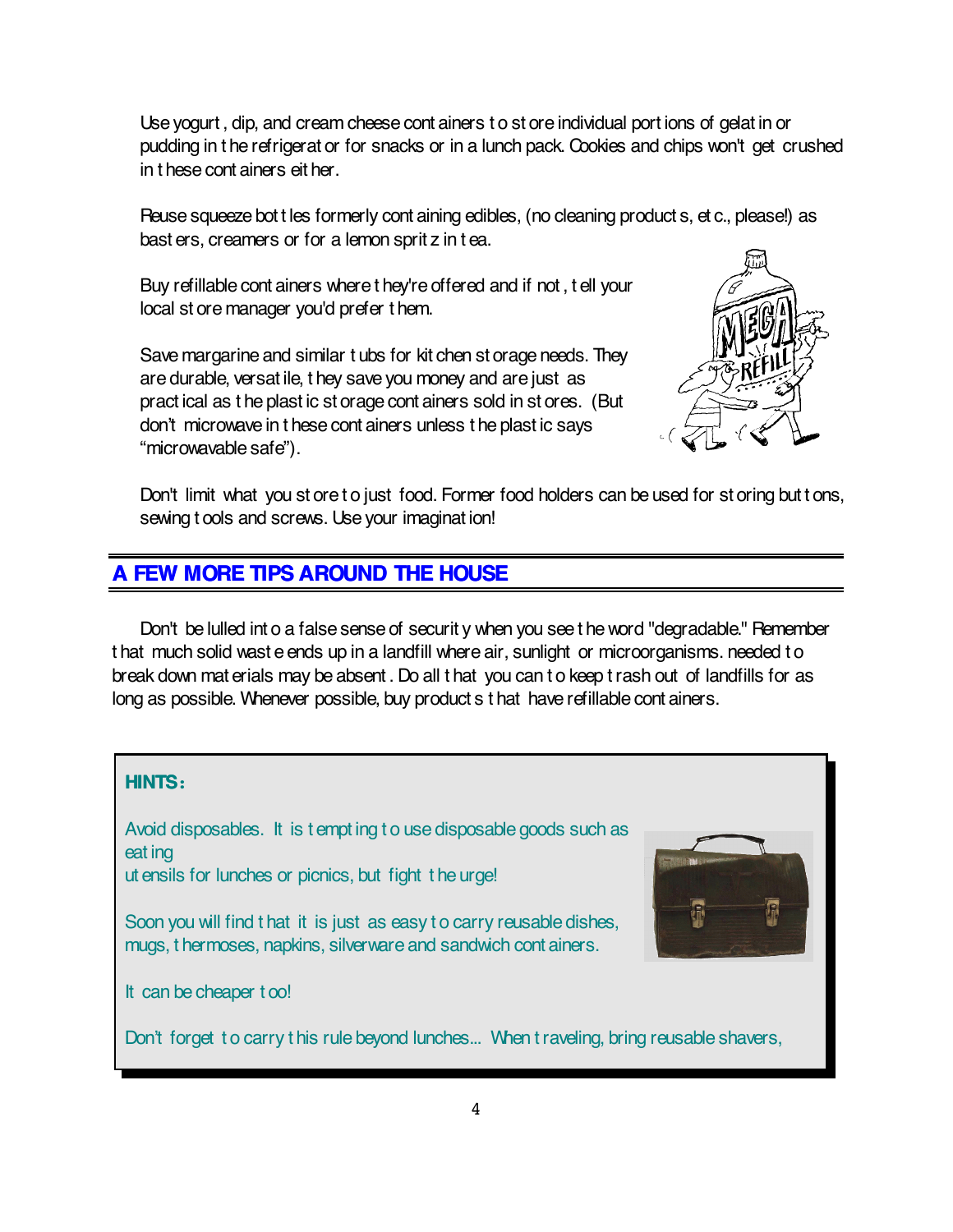- **!** Use concent rat ed juice, laundry soap and ot her cleaners. This will reduce garbage and save you cash.
- **!** Try not t o buy aerosols. Look for pump sprays and burn candles or incense or make pot pourri.
- **!** Buy rechargeable bat t eries, so t hat t hey won't need t o be replaced or recycled as oft en.



**!** Avoid polyst yrene (we call it "St yrofoam") as a packaging mat erial. Cut up t he polyst yrene you must purchase for use as packing mat erial.



- **!** Disposable diapers have been found t o make up approximat ely t wo percent of t he wast e found in landfills. Considering t hat t his is only one it em which a minorit y of people use at any one t ime, t his is a very high percent age. Some disposables resist degradat ion, so just t hink-t hey will st ill be around for your great , great grandchildren! Try swit ching t o clot h diapers. Washed at home or by a diaper service, t hey will save you money and an be more convenient t han buying disposables. Clot h diapers help you alleviat e t he problems of bulky st orage and diaper disposal. Also remember, you don't have t o swit ch complet ely. To st art , use clot h at home and disposables when away. At least you'll cut down on the amount of waste dest ined t o be put int o a landfill.
- **!** Use large pieces of clot h or plast ic, such as old sheet s, curt ains and shower curt ains for drop clot hs.
- **!** Use fabric soft ener sheet s again in drawers or wit h linens t o prevent must y odors.
- **!** Turn St yrofoam sheet s int o a handy bullet in board-you can make t hem more at t ract ive wit h paint or colorful paper.

#### LET'S CONTINUE BY EXAMINING REUSE BY MATERIAL

#### **Paper**

As paper is recycled, the fibers in the paper t end to get short er and short er until they can no longer make paper. For t he t ime being, most paper fibers will event ually have t o be compost ed,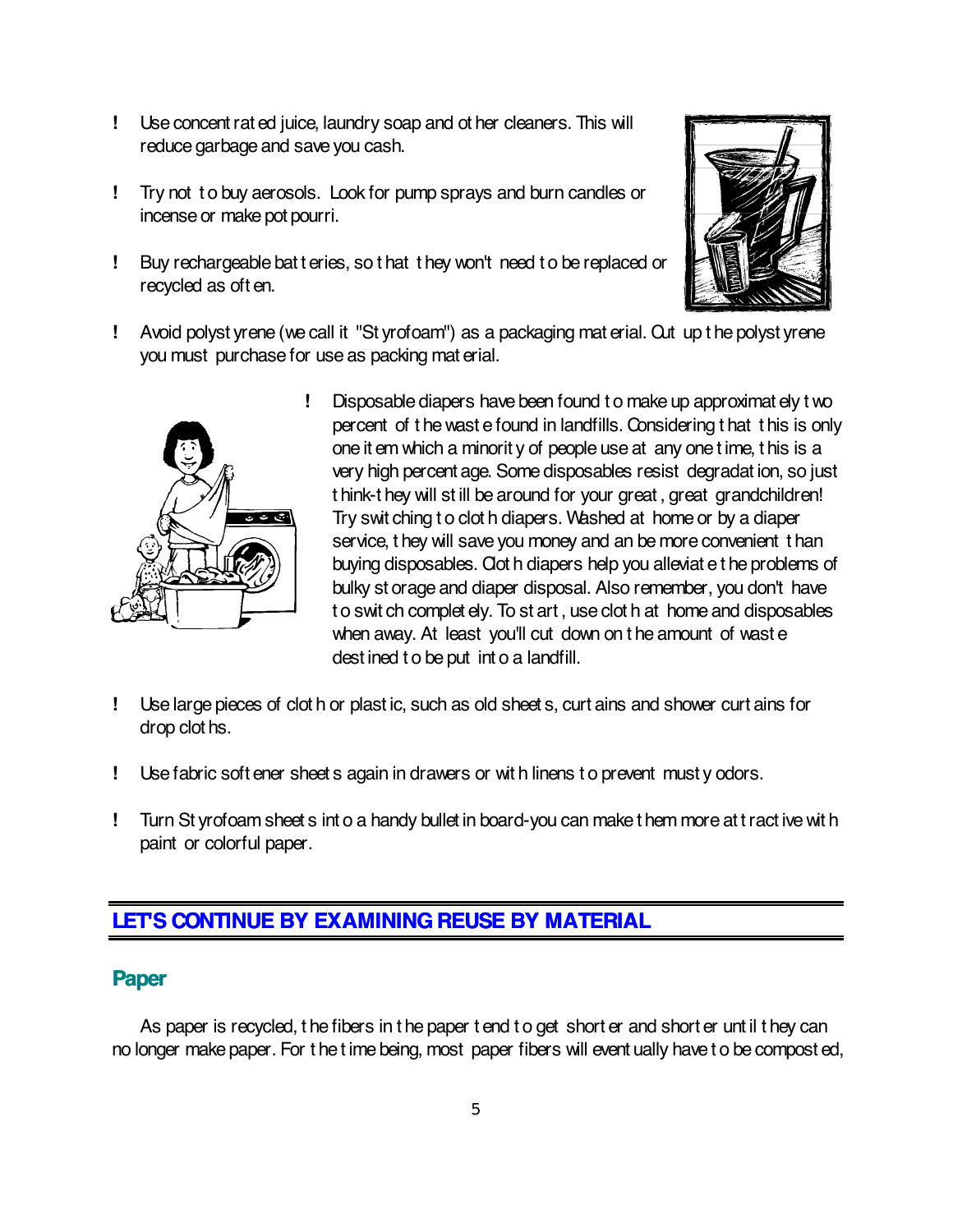incinerat ed or landfilled, but meanwhile we can st ill do our part by delaying t heir ent rance int o t he wast e st ream. Be aware paper and paper product s make up almost 40 percent of t he wast e st ream.

#### **Things you can do:**



- **<** Newspaper is recyclable but it also may be reused for messy jobs, paper mache (not just for kids), or as a packing mat erial.
- **<** Reuse padded mailing envelopes by opening t he sealed end carefully rat her t han using t he "pull st ring" so t hat t he envelope is st ill int act .
- **<** Cut up one-sided flyers and use for not epaper kept by t he t elephone or for shopping list s.
- **<** Writ e your shopping list s on opened or junk mail ret urn envelopes and carry your coupons inside t hem. Cut off t he glued port ion of junk mail ret urn envelopes and use for labels.
- **<** Wrap post al packages in brown paper bags t hat you've saved.
- **<** St ick labels over unused preprint ed envelopes or used manilla envelopes and t hey are ready t o mail again.
- **<** Use cardboard rolls t o roll st ring or ribbon around, t o st ore old nylons in, or cut t he rolls int o rings and decorat e t o, hold your new clot h napkins.
- **<** Inst ead of put t ing it in t he wast ebasket , t urn a box int o a wast ebasket , or cont ainer for source separat ed mat erials.
- **<** Reuse small boxes t o organize desk and dresser drawers.
- **<** Reuse gift wrap for gift s or line shelves and drawers wit h it . Reuse gift bows and also use pret ty paper bags as gift wrap. Be especially mindful of reusing wrapping paper during the holidays.
- **<** Reuse t he Sunday comics for wrapping paper.
- **<** Use comput er print out paper (at home and office) for scrat ch paper.
- **<** Cancel subscript ions t o magazines you don't really read or could read at t he library.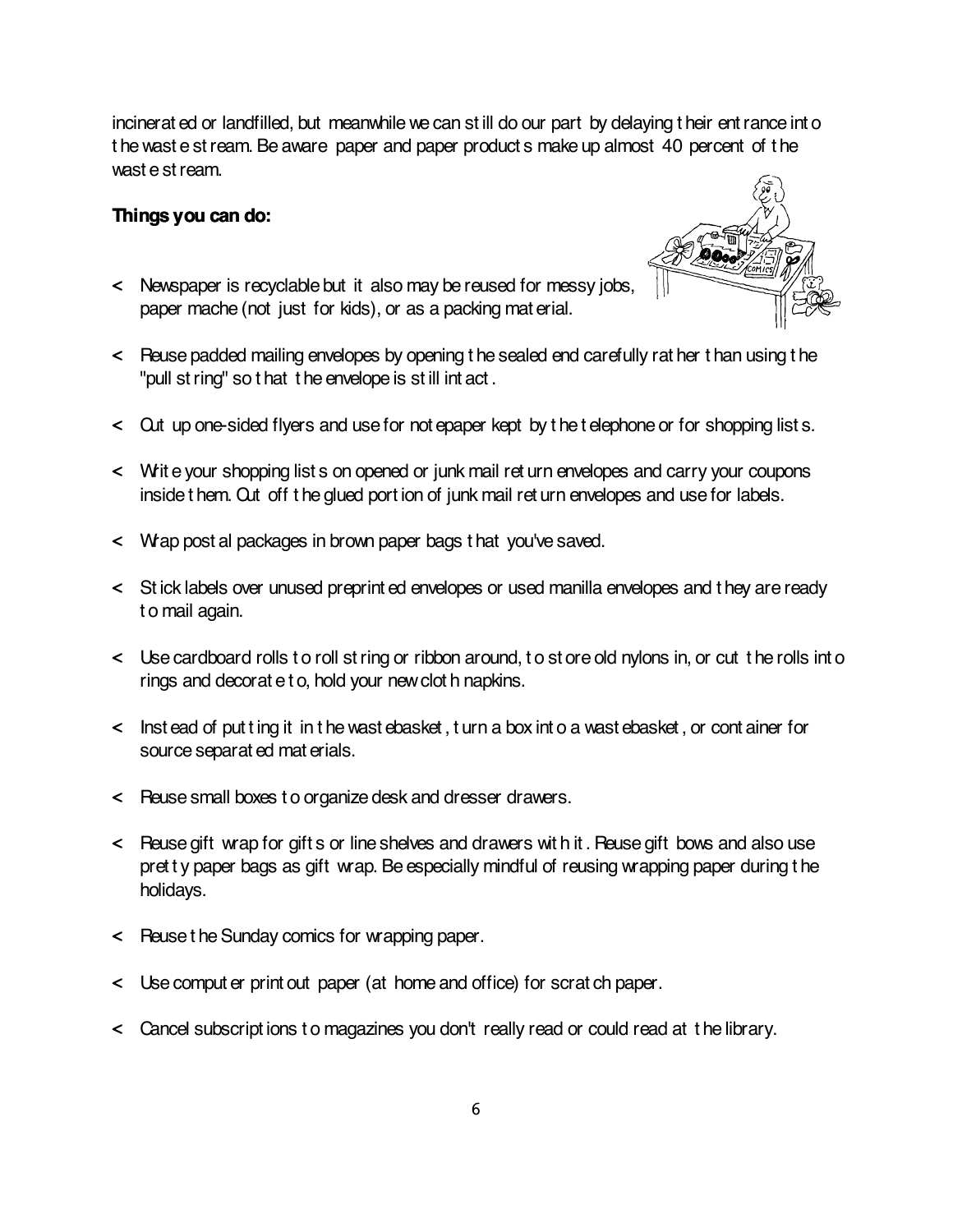**<** Here's a t ip in source reduct ion: St op Junk Mail. Have your name removed from unwant ed cat alogues, advert isement s, et c. Writ e t o:



Direct Market ing Associat ion P.O. Box 9008 Famingdale, NY 11735-9008

**<** Tired of t hose pre-approved credit card applicat ions, call one of t he following t o get you name off t hose list s:

> Experian (formerly TRW) 800-353-0809 Trans Union 800-680-7293

#### **Plastics**

We are bombarded by plast ic for it s superior st oring abilit ies. Plast ic is leakproof, airt ight, durable, moldable, light weight , ret ains and resist s heat and cold and can be t ransparent . Plast ics are present ly somewhat more limit ed in t heir recyclabilit y t han paper. Some plast ics are easier t o recycle t han ot hers and are coded t o ident ify t heir composit ions, it is especially import ant t o make t he most of t heir reuse pot ent ial. Alt hough t hey may ult imat ely reach t he wast e st ream, even a one-t ime det our can be helpful in wast e reduct ion.

- **#** Shopping bags make up a large port ion of t he plast ic in our wast e st ream. Why not bring your own reusable shopping bag (available at many supermarket s) t o st ores and explain why you're doing so? Spread your concern about solid wast e. This pract ice will avoid bag accumulat ion in your home.
- **#** For t hose bags you already have, reuse small ones for sandwich st orage and larger ones t o line wast epaper basket s. Give ext ra bags t o small, t ight -budget businesses or a Salvat ion Army clot hes st ore.
- **#** Turn a non-ret urnable 1, 2, and 3-lit er plast ic bot t le int o a funnel (use in home, or car) by cut t ing off t he t op half. Wit h t he remainder, separat e t he clear port ion from opaque part s, t urn clear port ion upside down and insert int o opaque base. Now you have a mini t errarium.
- **#** Use plast ic bread bags t o keep children's feet dry inside wet shoes or t o slip on overshoes more easily. Keep a pair for yourself in t he car for t hose days when you get caught in t he rain wit h your favorit e shoes on.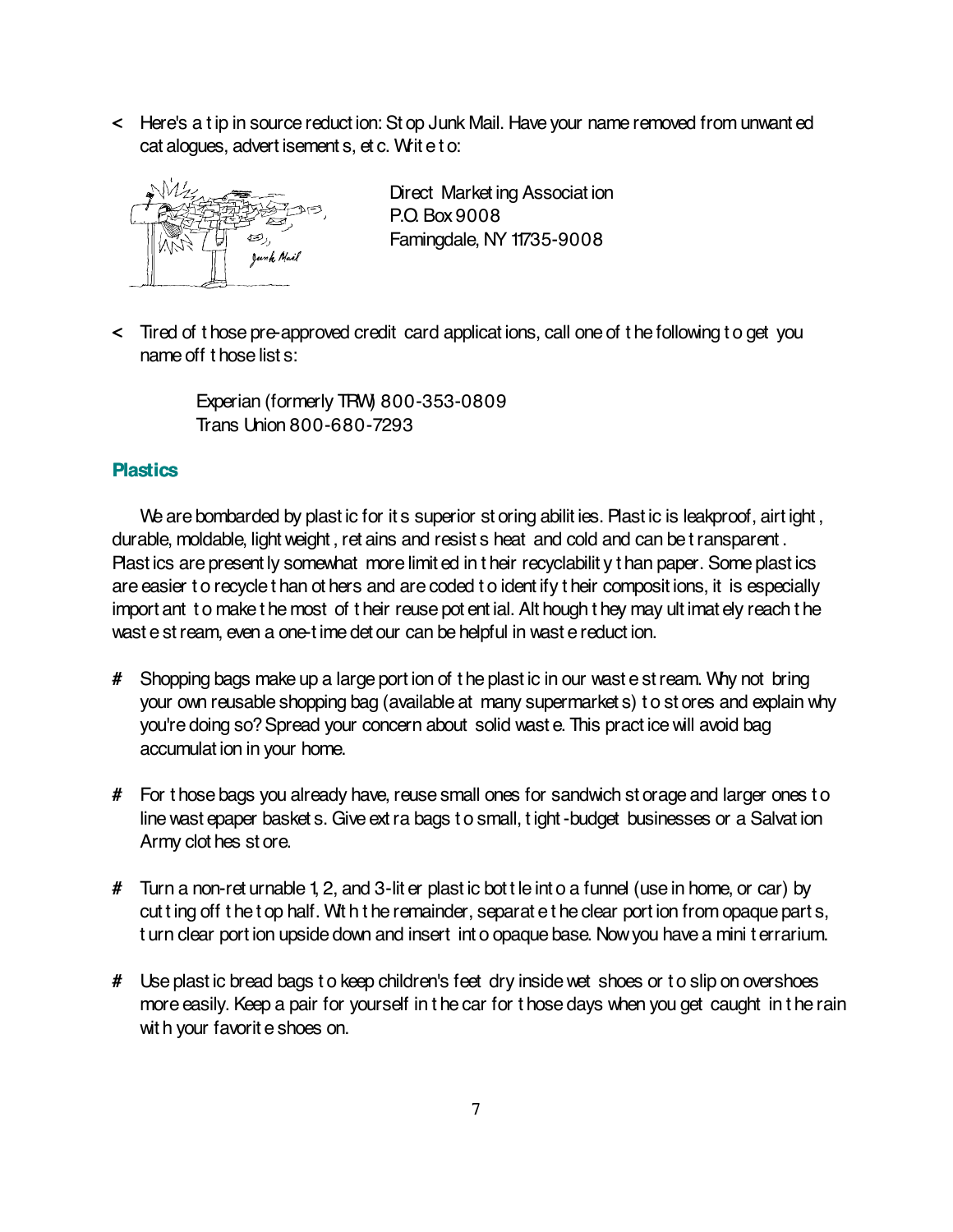**#** Rat her t han buy refreezable "ice" cont ainers for your picnic coolers, or for camping, use empt y plast ic bot t les. Mout hwash bot t les are perfect ; filled wit h wat er t hey are reusable in your freezer over and over, and when t hey t haw out you've got cold drinking or washing wat er.

#### **Glass**

Unlike paper and plast ic, cont ainer glass is t ot ally and perpet ually recyclable, yet only a fract ion of it is recycled. Most glass needs t o be color sort ed for recycling. Before recycling, however, glass jars can be very pract ical for in-home st orage of just about anyt hing as t hey're wat er and air t ight . Here are some suggest ions.

Turn a pickle jar int o a cookie jar or punch holes in t he t op of a small jar t o creat e a shaker for spices like cinnamon, salt or grat ed cheese. A jar wit h a punct ured lid will also make a great air freshener if filled wit h spices or pot pourri.

Keep your bit s and pieces or change in jars and know at a glance what 's inside.

Use a large, at t ract ive jar as a goldfish bowl.

#### **Metals**

Oft en we t hink of recycling as t he only answer t o our solid wast e problems. Met als are also endlessly recyclable: it t akes 95 percent less energy t o recycle aluminum t han it does t o process it from ore and st eel is t he most recycled mat erial in t he world. Before you recycle, however, consider reuse as t he alt ernat ive t hat uses no resources except your imaginat ion!

- **<** Aluminum Foil-be sure t o reuse it .
- **<** Ot her Met als-Empt y cans can be used as canist ers, pencil holders, cookie cut t ers, muffin/cupcake molds, or measuring cups.
- **<** Use a t una can wit h bot h t op and bot t om removed t o cook a neat poached egg.



**Get Creative - Reuse** can sat isfy your nat ural urge t o const ruct , work wit h your hands and conserve. Some people have gone so far as t o build houses wit h bot t les. Most of us won't go t his far, but with a lit t le imaginat ion and energy we can get creat ive with reusable it ems!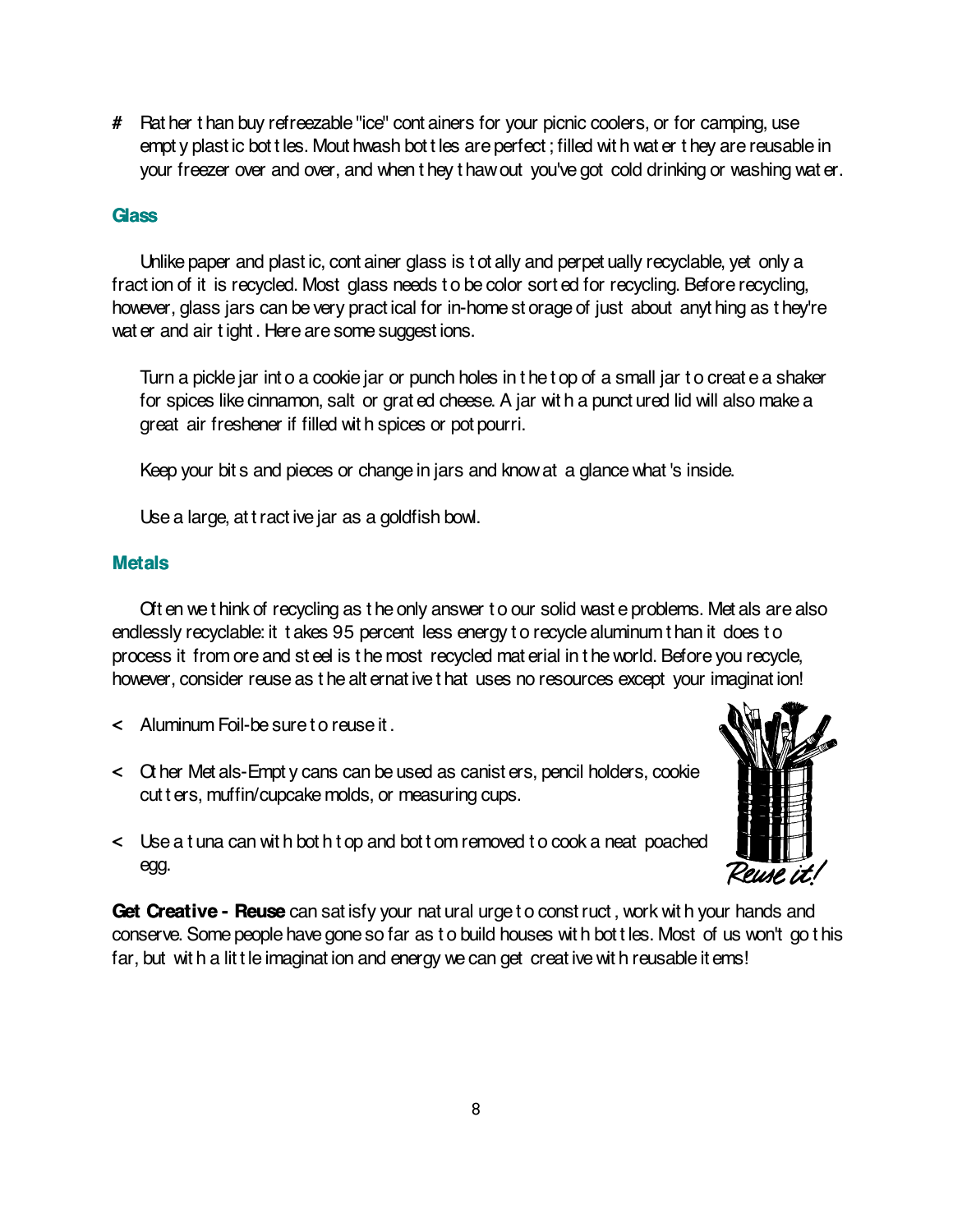

## **SOME MORE IDEAS**

- **#** Freeze wat er in an empt y aspirin or ot her small bot t le as a cold compress.
- Use a plast ic bot t le filled with warm wat er as a bed warmer.
- **#** Use a burnt out light bulb inside a sock for darning.
- **#** Use a neckt ie as a case for long, t hin it ems such as an umbrella or use it t o const ruct a change purse. Add a previously saved buckle t o make a t ie int o colorful, casual belt .
- **#** Decorat e jars of different sizes t o creat e a homemade cannist er.
- **#** Nail an old st rip of shag carpet t o a small left over piece of wood t o make a shoe shining brush.
- **#** Use old t oot hbrushes t o scrub hard t o reach places, such as plumbing fixt ures.
- **#** Cut a hole in t he t op of an oat meal cont ainer t o make a yarn dispenser.
- # Use a plast ic grocery bag as a great litter bag for your car by looping it over your gearshifter.

## **SOME TIPS FOR REUSE AT THE OFFICE**

St art a paper recycling program-call DEC's Bureau of Wast e Reduct ion and Recycling or your DEC Regional Office-t hey will be happy t o help you.



- **!** Make t wo-sided copies and t hereby cut down paper bulk and wast e by half.
- **!** Use one-sided scrap paper for draft document s.
- **!** Circulat e memos inst ead of making numerous copies.

**!** Save and reuse int er-office envelopes.

- **!** Reduce mailings at work and whenever possible by using t wo-way envelopes.
- **!** Replace colored legal pads wit h whit e; whit e paper is more usable and market able for recycling as is separat ed comput er paper.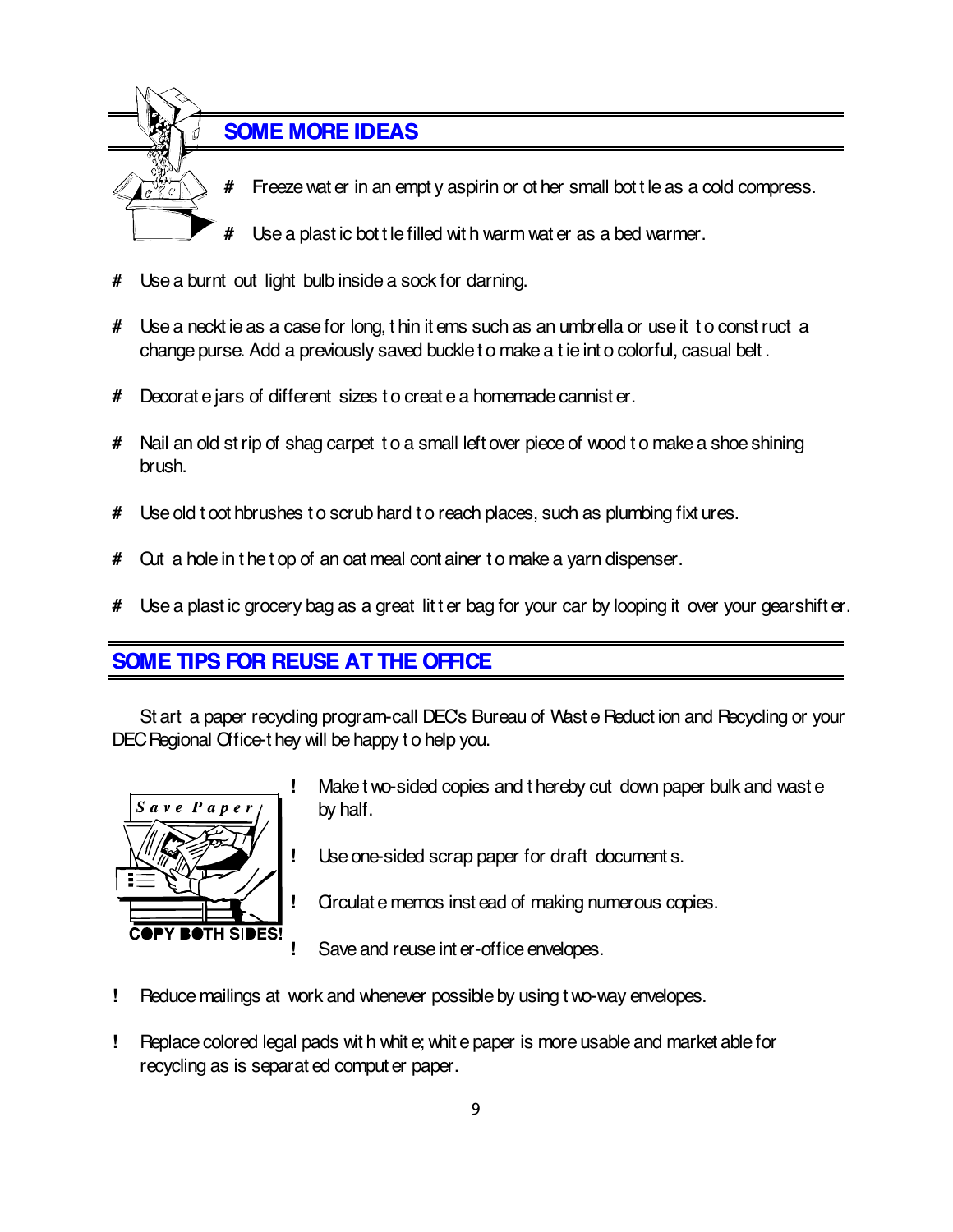- **!** Reuse St yrofoam peanut s.
- **!** Bring reusable dishes, mugs and ut ensils t o work.

#### **JUST FOR KIDS**

Kids can be t errific engineers of reuse. Giving t hem free reign over your discarded papers, cardboard, scraps and packaging keeps t hem ent ert ained, exercises t heir creat ivit y, saves money and supplies and gives t hem somet hing t o call t heir own.

If you don't have children, just call your local element ary school or day care cent er and offer it ems useful for craft project s. They'll more t han likely be glad t o receive t hem.

It is unlikely t hat you'll have t o suggest ideas t o children on what t o const ruct ; t hey'll probably have ideas of t heir own. However, here are some project s t o t ry: (Always use safet y precaut ions, of course!)

- **<** Have a puppet show! Use a cardboard box for a st age, creat e a fabric scrap curt ain, make glove or sock puppet s and use an old sheet or t ableclot h as a backdrop.
- **<** Use milk cart ons covered in colorful paper t o make light weight building blocks. Use cookie, cracker, cereal, et c. boxes for a variet y of sizes.
- **<** Const ruct a t rain from a can and a small box. Use bot t le t ops or sewing t hread spools for wheels and ot her cans and boxes for cars, Remember to keep small object s away from young children.
- **<** Make a cracker box or lumber scrap village.
- **<** Creat e a more durable t oy such as a doll house or play furnit ure from corrugat ed boxes.



## **OUTDOOR REUSE AND RECYCLING TIPS**

The same rules apply indoors as out doors -Reduce, Reuse, Recycle, Compost . You can find may new ways t o reuse it ems in your own backyard:

- Use empt y jugs for wat ering cans or funnels.
- **i** Use old kit chen ut ensils for gardening t ools.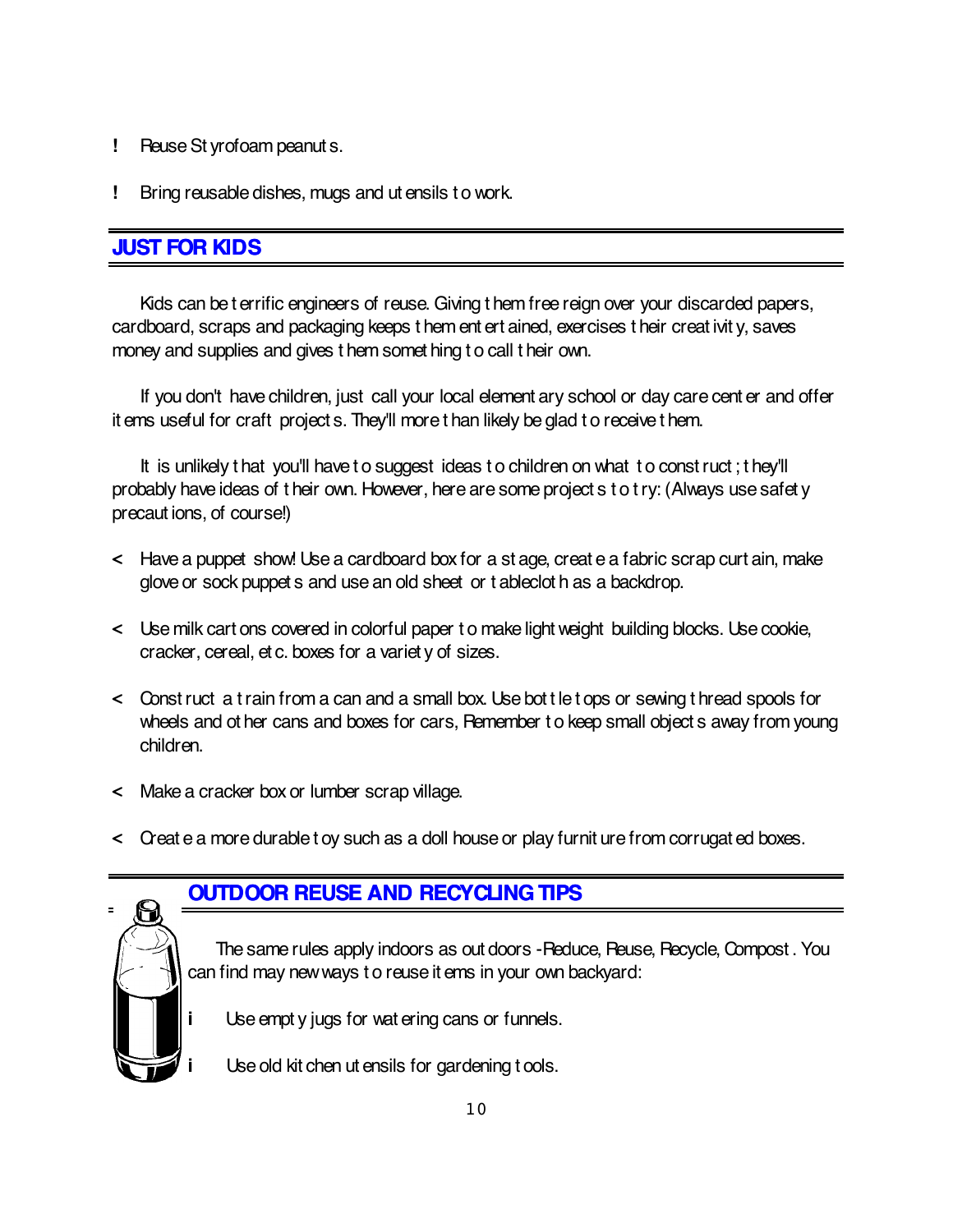- **i** Use bit s and pieces (bot t le t ops, plast ic bread t abs, broken pot pieces) as draining st ones in flower pot s.
- **i** Use egg cart ons t o grow seedlings. Ret urn pot s and t rays from nursery-bought seedlings t o place of purchase aft er plant ing.
- **i** Cut off t he t op of milk cart ons or jugs and use t he bot t oms for plant ers.
- **i** Use neckt ies and ot her st rips of clot h t o t ie plant s in your veget able garden. They'll hold t hem up but won't cut int o plant s t he way st ring will. Ties are great for t ying t omat oes which get top heavy.
- **i** Kneel on a large piece of cardboard or an old shower curt ain t o do garden work or t o work under cars. This will also make your yard work clot hes last longer and save your knees!
- **i** When mowing t he yard, leave t he clippings on t he lawn. This eliminat es raking, bagging, and removing and serves as a fert ilizer. This is more import ant t han you may t hink. Up t o 20 percent of t he solid wast e we put in landfills is yard wast e which is complet ely biodegradable out side landfills,

#### **Hints:**

Borrow or rent t hings you seldom use - power t ools, garden equipment , et c. This will save st orage space, t oo.

Try st art ing a neighborhood associat ion t ool library - everyone who pays dues has free access t o t ools.

#### **Compost**

Compost is a dark, crumbly, eart hy-smelling mixt ure t hat consist s most ly of decayed organic mat t er. Compost ing is a simple, nat ural process, nat ure's way of recycling nut rient s and ret urning t hem t o t he soil t o be used again. **By taking advantage of this natural recycling** process, you can help lighten the load of waste that would otherwise go to a landfill. Compost is used for fert ilizing and condit ioning soil. It can be made from mat erials t hat most households t hrow out , like: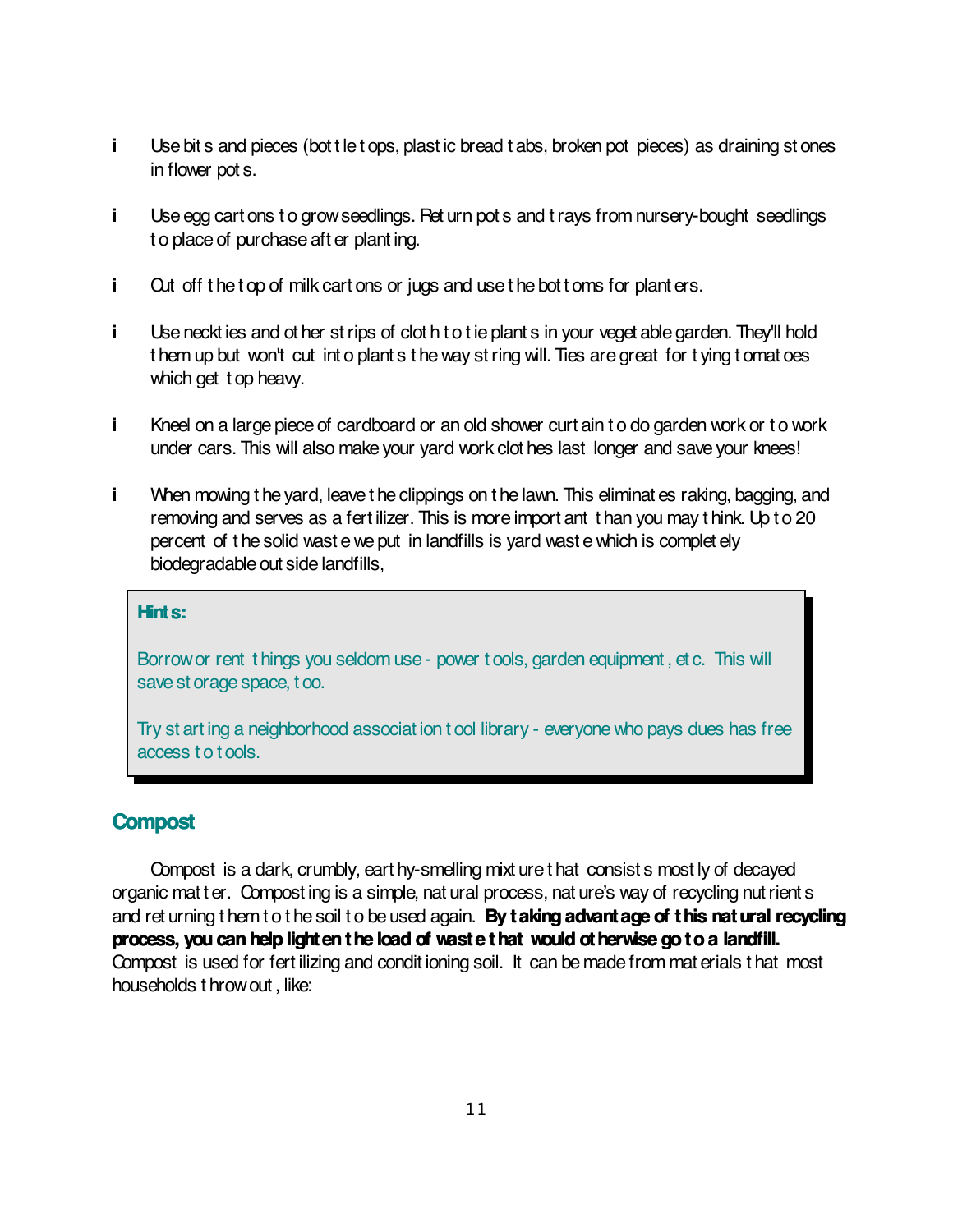

- Yard wast es, such as fallen leaves, grass clippings, weeds and t he remains of garden plant s.
- Kit chen scraps EXCEPT FOR meat , fish, bones and fat t y foods (such as cheese, salad dressing & left over cooking oil).
	- Woody yard wast es, chipped or shredded, can be used as a mulch or for pat hs, where t hey will event ually decompose and become compost .

To find out more on compost ing, call (518) 402-8704 and ask for our brochures on compost ing.

#### **Motor Oil**

Used mot or oil can cont ain t oxic chemicals and heavy met als. Improper disposal of mot or oil can result in uncont rolled migrat ion t o t he ground or surface wat ers, creat ing a pot ent ial public healt h or environment al hazard due t o cont aminat ion. Mot or oil can be recycled. To do so, put it in a clean, plast ic cont ainer wit h a t ight lid. Don't mix it wit h anyt hing else. Take it to a service st at ion recycling cent er, or ot her locat ion t hat collect s used oil for reuse.



#### **Tires**

Tires are a major solid wast e disposal problem. Discarded t ires make perfect breeding grounds for mosquit oes, and t hey t end t o rise t o t he t op of landfills. They don't degrade unless t he condit ions are highly cont rolled, and when burned t hey can emit poisonous gases. Their great durabilit y is just what makes t hem so difficult t o dispose of. Most landfills will not or cannot accept t hem. There are many innovat ive ways in which t ires can be used by municipalit ies for public uses, and individual should look for it ems made from used t ires. Here are some current t ire reuses:

Art ificial reefs are made from compressed bundles of t ires are bonded and anchored t o t he ocean floor t o creat e marine life prot ect ion and breeding grounds.

Granulat ed rubber can be combined wit h a binder t o make st rong roofing mat erial.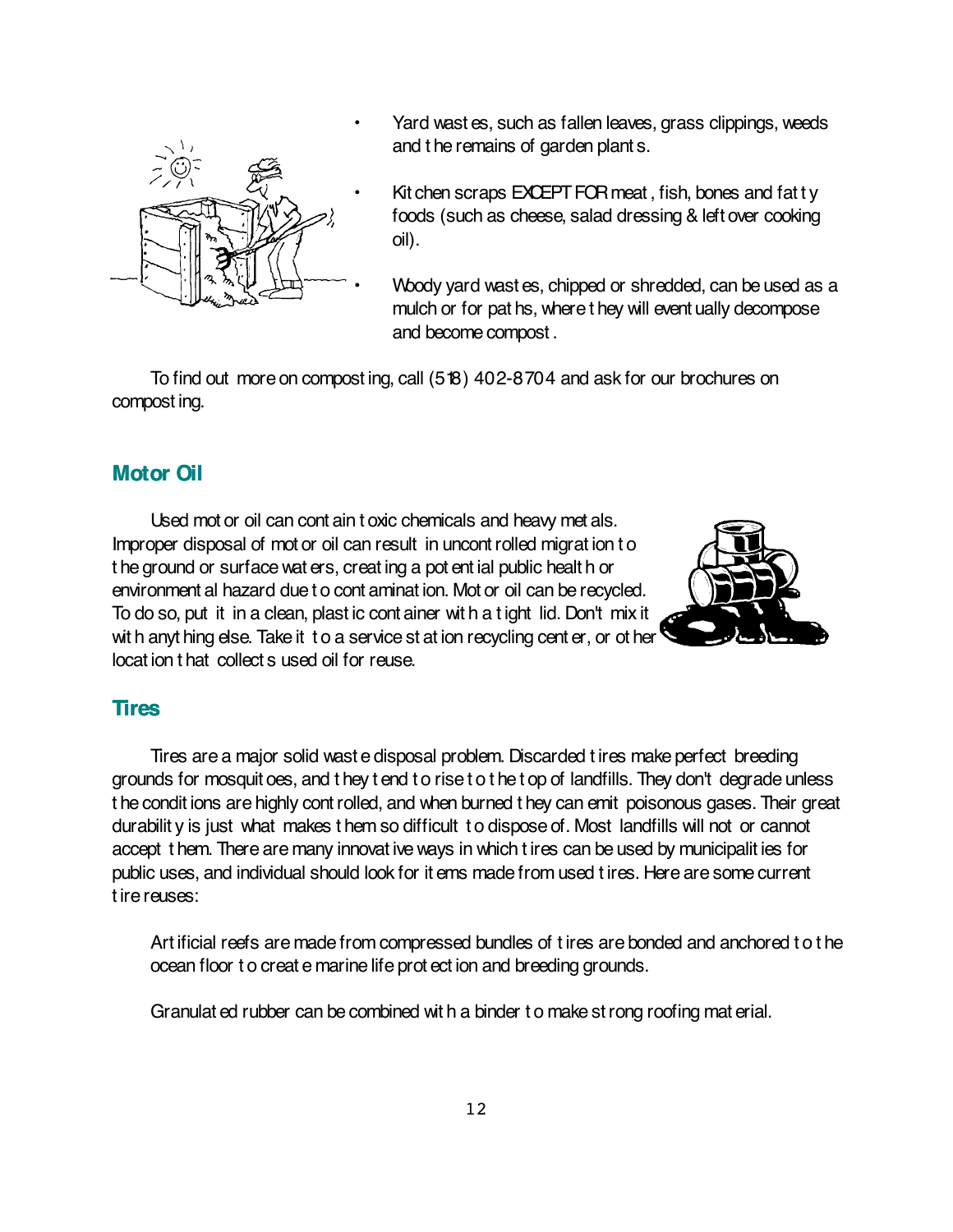

Playgrounds can have swings and ot her st ruct ures as well as a rubber playground surface from used t ires.

Tires can be used t o manufact ure shoe soles and insoles, floor mat s, bumpers and sandals.

Tires can be used in asphalt (so can glass, by t he way) t o form a longer last ing road surface. The asphalt is very useful in mending or sealing cracks and resist s cracking it self. This asphalt is flexible and performs opt imally wit h a large volume of t raffic.

If not severely worn, t ires can undergo a ret reading process and be used again.

Support effort s t o recycle, ret read, and reuse tires. Also part ake in a lit t le reduction by purchasing t he most durable t ires available and maint aining t hem.

## **AND FURTHERMORE...**

Businesses are recognizing public environment al concern. One innovat ive idea is t he remanufact uring of cars and car part s, appliances, and power t ools. These it ems are disassembled, part s are replaced, updat ed and reassembled, saving t he consumer and producer money, energy and raw mat erials. Combinat ions of recycled plast ics can creat e "plast ic lumber" which is long last ing, st rong' and can be nailed and sawed. It is ideal for uses where wood might rot or splint er. And best of all, it 's recycled and recyclable. Trees are spared and wast e is reduced. You can support corporat ions in t hese and all effort s t o reduce wast e. Technology st ill has a long way t o go, but we're get t ing t here.

Anot her innovat ive idea from t he privat e sect or is **The Millennium Exchange**. Oft en one indust ry's wast e product is anot her one's raw mat erial, so why not t rade? Examples of t raded mat erials are sawdust , acids, plast ics, rubbers and waxes. For more informat ion cont act :

> The Millennium Exchange, Lt d. P.O. Box 2171 Annapolis, MD 21404 Phone: 410 280-2080 Fax: 410 280-0025 E-Mail: mmex.com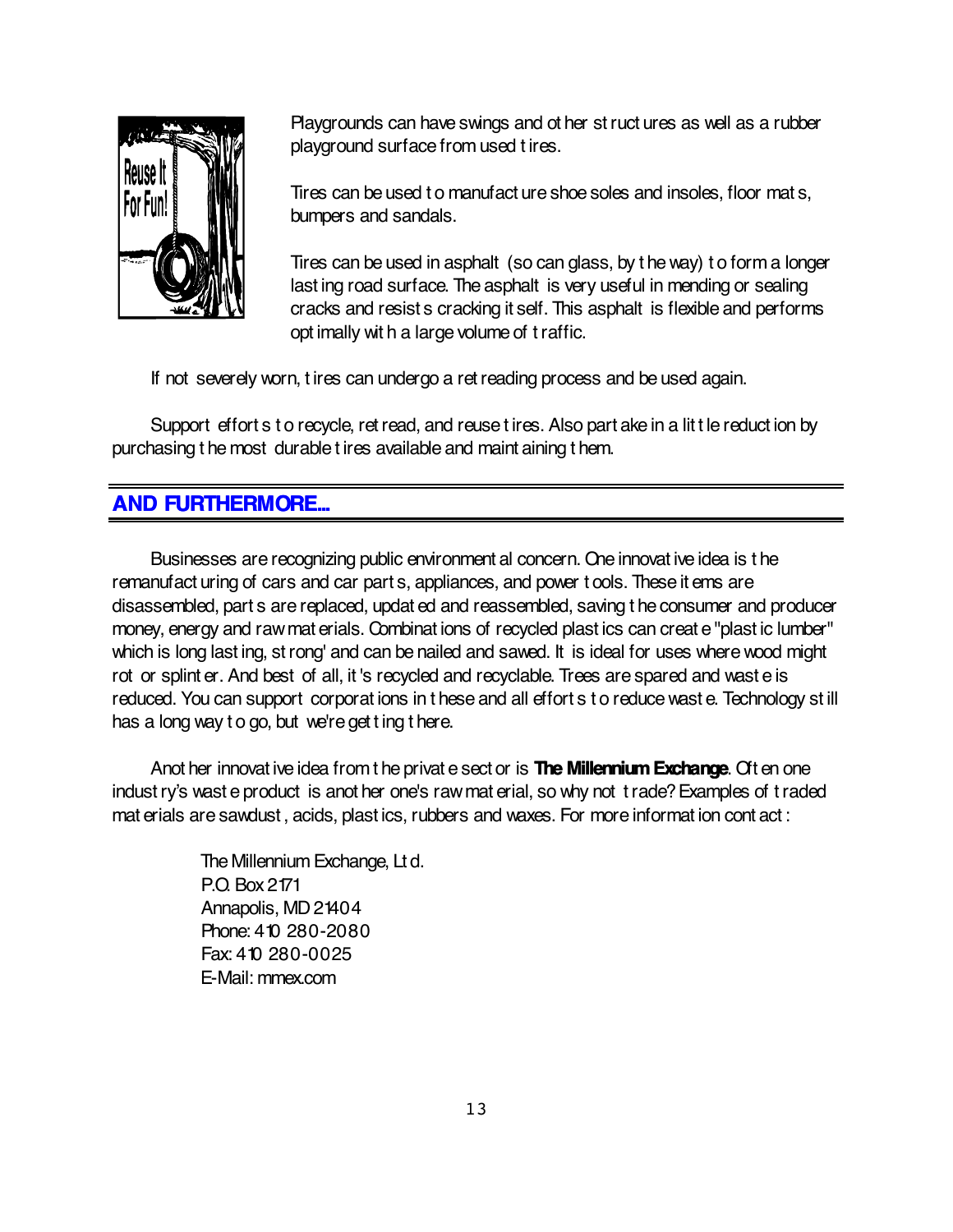#### **There's more you can do:**

- **!** Municipal Compost ing- If you can't compost in your backyard, cont ribut e t o your localit y's compost ing facilit y. If one doesn't exist , let officials know you want one!
- **!** Writ e t o manufact urers about packaging or ingredient s you believe are an environment al hazard.
- **!** Reject or send excess packaging back and express t o t he company your concern about reducing and reusing wast e and conserving nat ural resources.
- **!** Give preference t o product s made of, or packaged in, recycled mat erials.
- **!** Find out what is recyclable in your area and buy t hose mat erials when you have a choice.
- **!** Write to your elect ed legislat ive officials. Find out where they st and on issues of solid wast e management and t ell t hem you want act ion t o improve t he environment . Insist t hat t hey get involved. Aft er all, government expendit ures are 20-21 percent of our Gross Nat ional Product so government purchases alone can make a significant impact on t he market place t hrough price preferences for recycled mat erials, or mandat es t hat purchases cont ain recycled product s.
- **!** St art a communit y neighborhood group t o organize:
	- **(** Communit y garage sales.
	- **(** Recycling drives.



**(** Paint exchanges. Trade or give away your excess paint for anot her color, t ype or just t o get it out of t he your basement / garage. Or, t ry donat ing left over paint s t o a church, communit y t heat er or shelt er. Remember t o use lat ex or wat er based paint where possible because t hey cont ain fewer hazardous subst ances.

**!** Some landfills or recycling areas have wit hin t hem "almost new st ores" or areas at which folks may drop off reusable it ems for ot hers t o t ake. Check wit h your local leaders if your landfill doesn't have one, try to get one started. This idea helps to get the most use out of furnit ure, appliances, bikes, magazines, or anyt hing you t hink someone else can use.